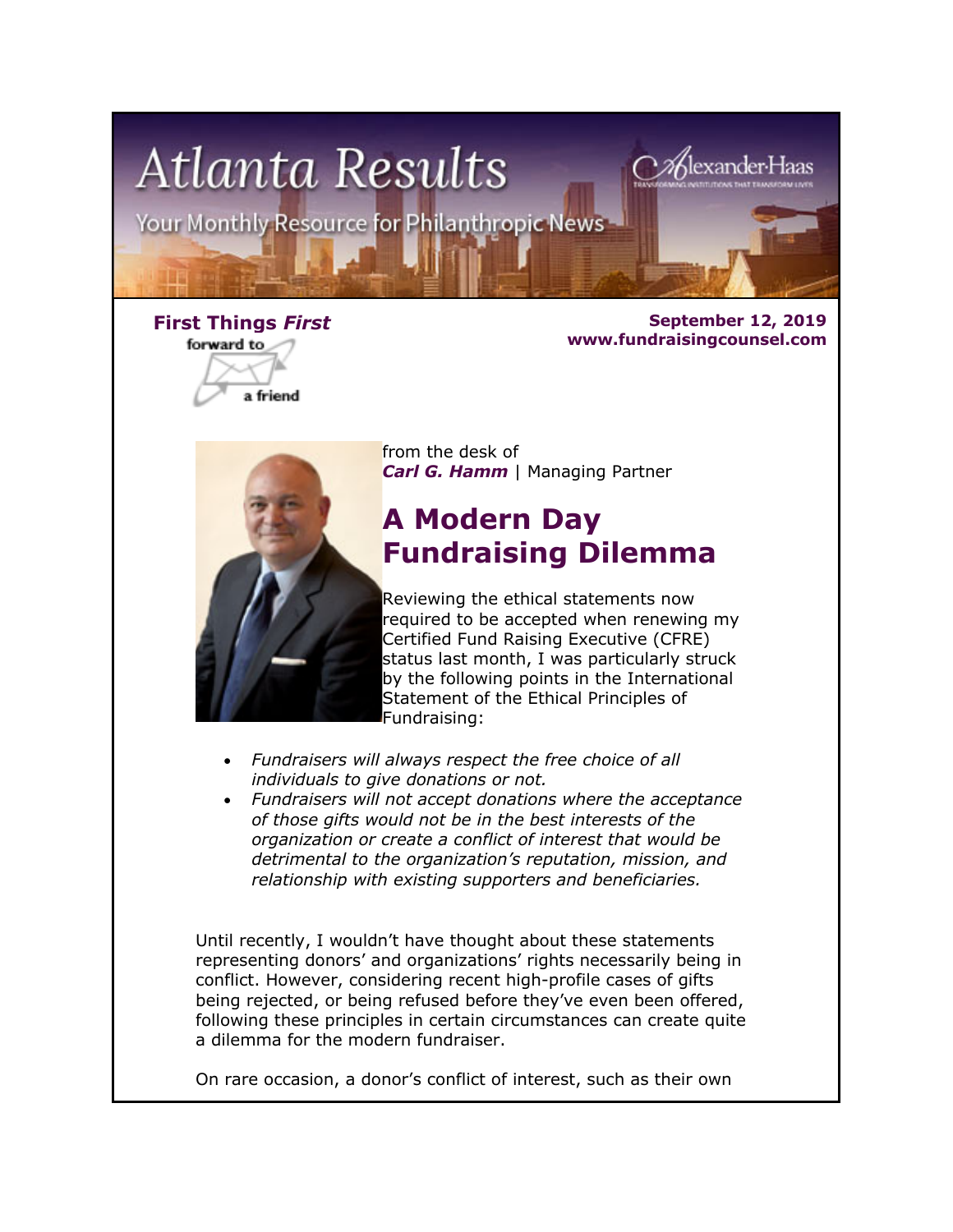personal gain, the burden of administering a particularly complicated gift, or a donor's desire to direct their gift for a use outside the organization's best interest requires invoking a review of gift acceptance policies or the consideration of a formal gift acceptance committee – the channels through which fundraisers are shielded from personally deciding whether an unusual gift should be accepted.

Yet, these days, institutions are increasingly facing external pressure to reject otherwise legitimate donations from individuals and families, not on these grounds, but based on perceived immorality on the proposed donor's part. As an example, numerous museums in the United States and England have recently been forced to respond to public pressure by rejecting current and future gifts from the Sackler family, with protesters asserting the family's personal complicity and contribution to the opioid addiction crisis.

It is usually a straightforward decision not to accept a gift when a proposed donor has been convicted of criminal activity. But in recent cases, a donor's political views, their position on a provocative or hotly-debated topic such as climate change, or their legal ownership of a company with controversial business interests have encouraged bystanders to take a vocal, public position on the validity of the donor's giving and to criticize an organization's appropriateness in receiving it.

The essence of charitable giving in America relies on an individual's freedom to make a voluntary contribution to any organization or worthy cause they wish to support. These transactions of the soul can bring indescribable joy and fulfillment to the donor, while providing the resources necessary for an organization to maximize the delivery of its mission. Our job as fundraisers is not to question a donor's character or motive for choosing to be philanthropic; it is to facilitate their ability to give unless some real conflict exists that would substantially impede or damage the organizations we represent.

The values-based questions in play today supersede the function of a traditional gift acceptance committee. An organization's board of directors, with public input as it sees fit, should be the arbiter of whether a gift from a specific donor would be detrimental to its organization's reputation or mission or would harm its relationship with its constituents to the extent that the gift should be refused. But as boards diversify and represent more divergent points of view, debate about the receipt of controversial gifts is only likely to increase, further complicating fundraisers' ethical role in representing both donors' and institutions' interests.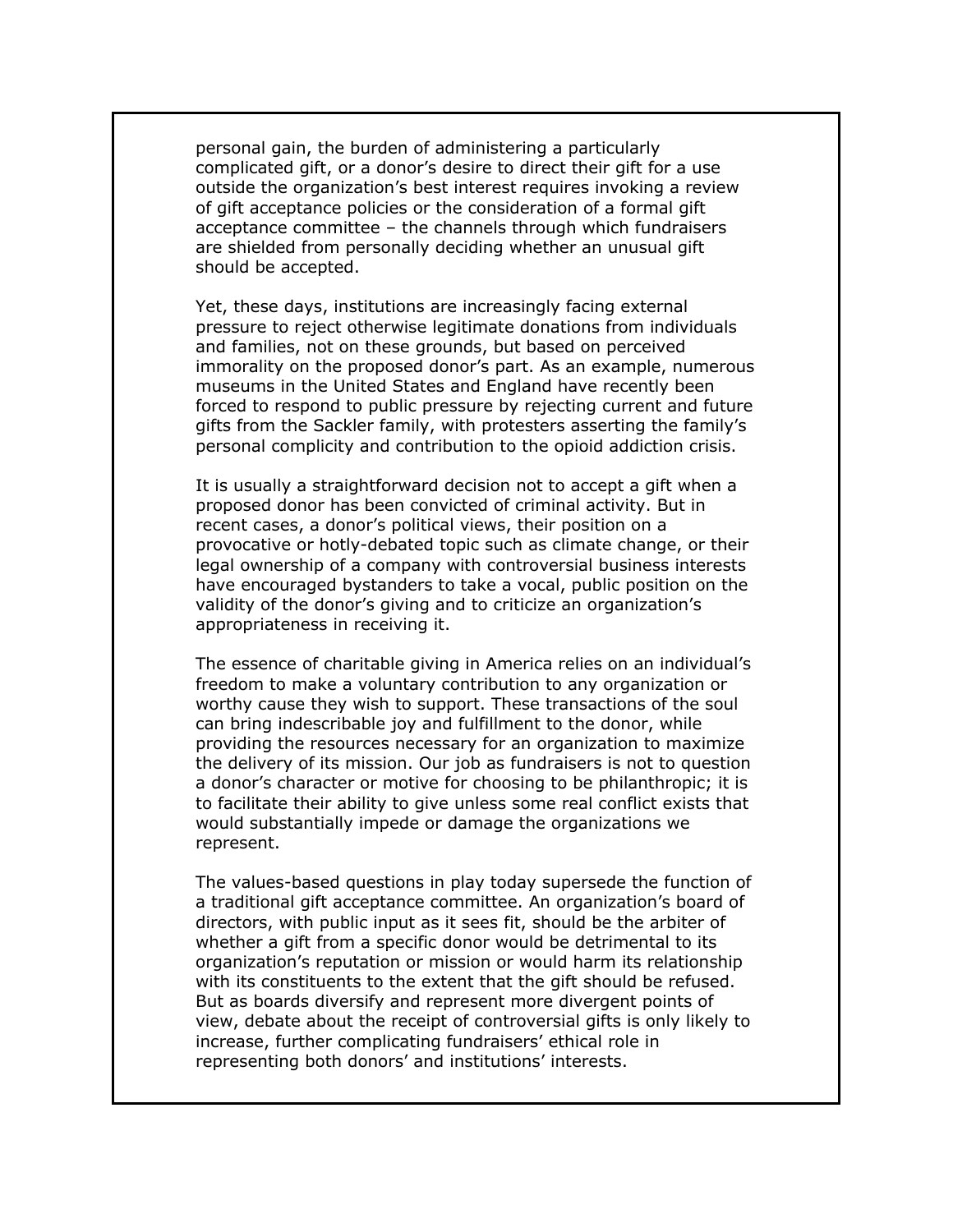In the end, I believe that the spirit of philanthropy and goodwill that has fueled America's nonprofit sector and provided immeasurable benefit to society will continue to thrive, reconciling the generosity of well-intentioned individuals and families with the organizations that are meaningful to them. And as far as I am concerned, it is a privilege to assist them both in this worthy endeavor.

### **Atlanta National Philanthropy Day Honorees**

The Association of Fundraising Professionals (AFP) Greater Atlanta Chapter will host its 37th annual **National Philanthropy Day Luncheon** at the Georgia Aquarium on November 7, 2019.

**Etta Raye Hirsch** will be honored as **Philanthropist of the Year.** Hirsch, raised with humble beginnings from a small town in Tennessee, along with her husband created the Henry and Etta Raye Hirsch Heritage Foundation. Since 2004, Hirsch has donated more than \$2 million in annual gifts to the Jewish Federation of Greater Atlanta. She has also contributed toward projects that build future resources, such as LIFE & LEGACY and the Atlanta Jewish Foundation's Family Philanthropy Initiative. Hirsch has served on several boards, including The Atlanta Women's Foundation\*, Jewish Women's Fund of Atlanta, Jewish Home Life Communities, Atlanta Scholars Kollel, Temima High School for Girls, The Epstein School and Congregation Beth Jacob.

**Jack Hardin** will be honored as **Volunteer Fundraiser of the Year.** Hardin, a founding partner of Rogers and Hardin law firm, has committed his life to raising funds and awareness for the homeless. He has served the greater Atlanta area through his longtime involvement with United Way and currently co-chairs the United Way Regional Commission on Homelessness. Hardin has secured nearly \$50 million for Homefirst Atlanta. He also co-founded the Gateway Center, which works to end homelessness through therapeutic programs and community collaboration. Hardin also serves as vice chair for Georgia Works! and is a board member for Grady Memorial Hospital Corporation.

**Jon Webber** will be honored as **Philanthropic Leader of Tomorrow.** Webber is a longtime supporter of Covenant House Georgia\*. Through Covenant House, Webber has served as an active leader and advocate for youth experiencing homelessness and escaping human trafficking in Georgia. In 2019, Webber chaired the Young Professionals Sleep Out. Under his leadership, this event raised more than \$127,000 for Covenant House Georgia's crisis shelter.

*\*Alumni Client Partner*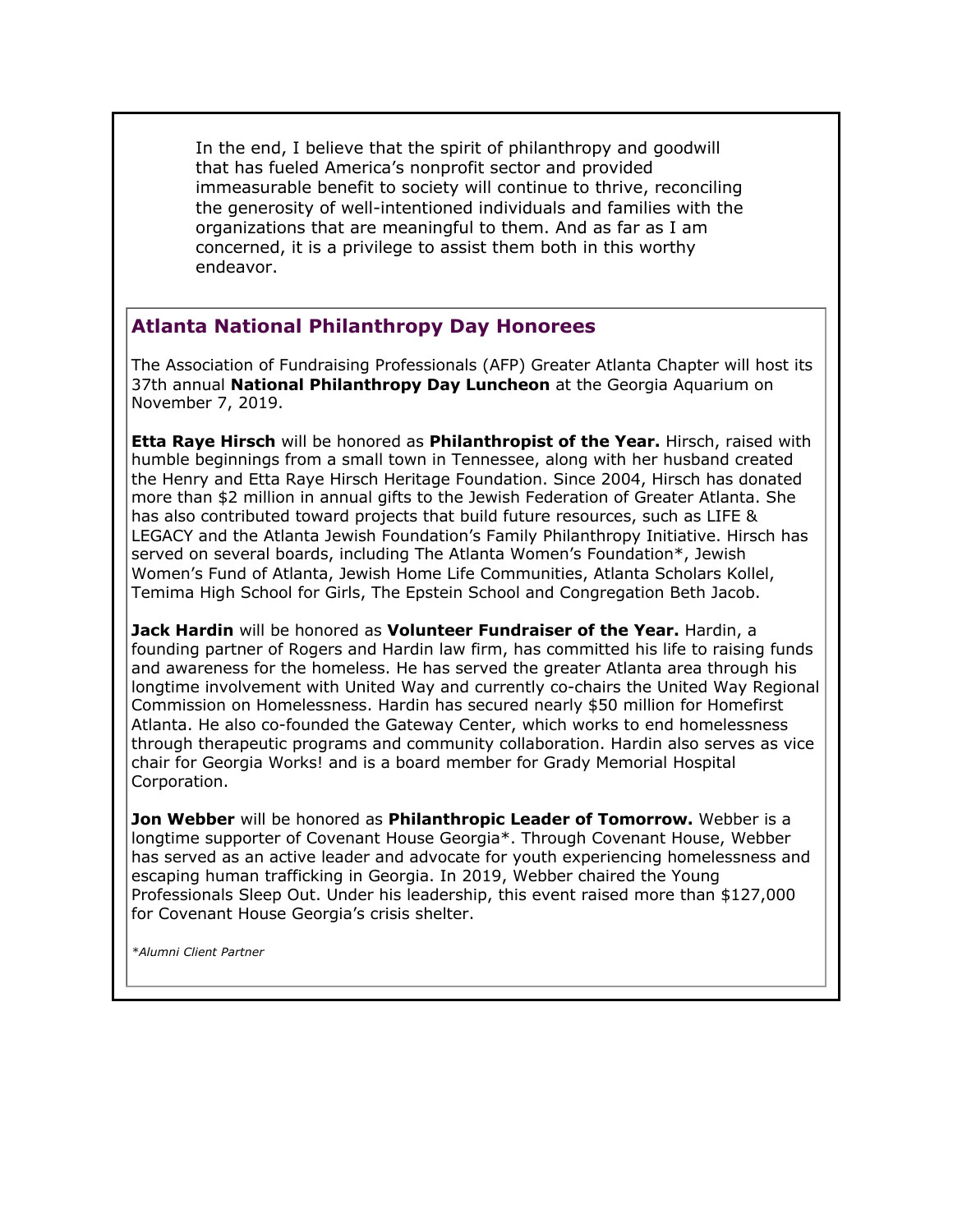

### **Bits & Bites**

**Piedmont Healthcare**'s community benefit grant program, which aims to improve the health and well-being of the community through direct service grants, is now accepting grants through **Monday, Oct. 1 at 5 p.m**. This year, Piedmont will provide \$500,000 in funding for programs that eliminate barriers to affordable, appropriate care or address the current opioid crisis. Grant recipients will be notified in November, and funding will start in January 2020. *Metro Atlanta CEO, 9-6*

**The High Museum of Art**\* received 24 works of art from **Doris and Shouky Shaheen.** The gift represents the entirety of the Shaheens' Impressionist, Post-Impressionist, and Modernist collection and includes works by Matisse, Monet, Modigliani, Pissarro, and Renoir. In recognition of the gift, the museum will display the paintings in the newly renamed *Doris and Shouky Shaheen Gallery in its Stent Family Wing. PND, 8-31*

The **Atlanta BeltLine Partnership** received a \$17.5 million commitment from the **Arthur M. Blank Family Foundation** in support of the ongoing development of Westside Park. The gift is the lead gift in the Atlanta BeltLine Partnership's capital campaign. *PND, 8-31*

Now former **Georgia Tech President G.P. "Bud" Peterson** left his post on Aug. 31 after 10 1/2 years. On Sept. 1 he turned the reins over to **Angel Cabrera.** Cabrera stepped down as president of George Mason University in July to come to Tech, where he earned both his master's and doctorate degrees. Peterson will begin teaching mechanical engineering at Georgia Tech in the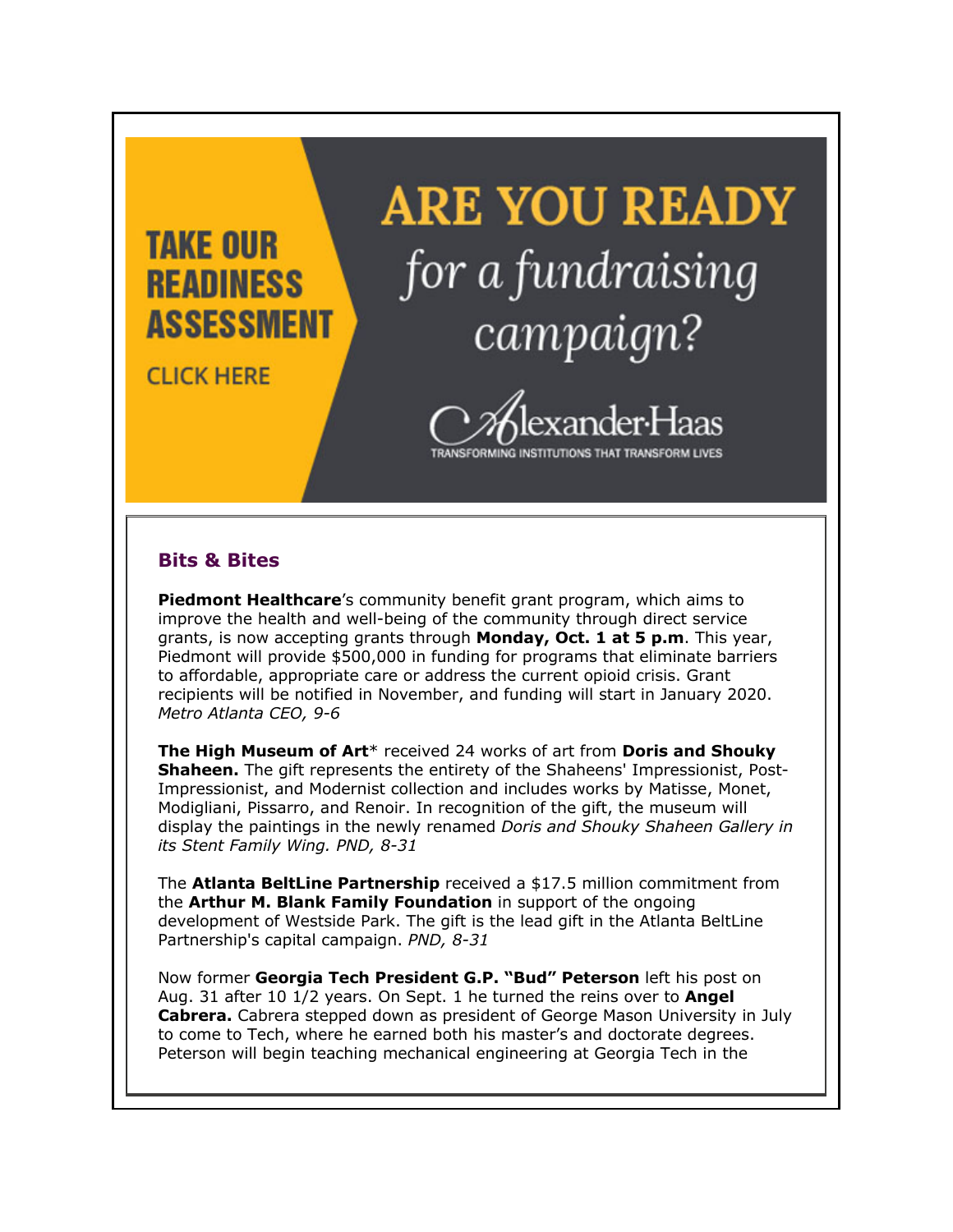winter session. *Atlanta Business Chronicle, 8-23*

**Aurora Theatre\*** named long-time veteran **Katie Pelkey** to the role of General Manager, where she will oversee daily operations, budget and revenue of the \$2.9 million non-profit operation. **David Koté** will also become the theater's new Director of Education/Artistic Associate. Koté is an award-winning director, actor and educator who brings extensive experience to the creative team of the fastest-growing professional theater in Georgia. *Metro Atlanta CEO, 8-19*

The **Woodruff Arts Center** raised a total of \$49 million during its fiscal year that ended in May. In addition to meeting its \$13 million goal for its corporate campaign, the Arts Center also raised almost \$14 million in special gifts and bequests during its annual fundraising drive. Also, the individual divisions raised a total of \$22 million in their specific fundraising efforts. *ABC, 8-15*

Several nonprofit leaders from Atlanta were featured in *The Chronicle of Philanthropy* in a July 9th article titled *Leaders of Color Speak Out.* The article interviewed about two dozen leaders from around the country, and four of them from Atlanta, raising various issues and challenges of being a leader of color in the philanthropic sector. Atlantans featured include: **Qaadira Abdur-Rahim,** CEO of the Future Foundation; **Janine Lee,** president and CEO of the Southeastern Council of Foundations; **Nathaniel Smith,** founder and chief equity officer/CEO of the Partnership for Southern Equity; and **Tene Traylor,** Atlanta fund advisor for the Kendeda Fund, who worked at the United Way of Greater Atlanta before joining Kendeda.

The article can be found [here.](http://www.philanthropy.com/interactives/20190709_LeadersOfColor) (Subscription required)

*\*Alumni Client Partner*

## **We'd Like You to** *Know....*

#### **Transforming Institutions** Welcoming Returning Client Partners



**Atlanta Girls School** is a returning Client Partner. We are thrilled to rekindle this fruitful relationship.